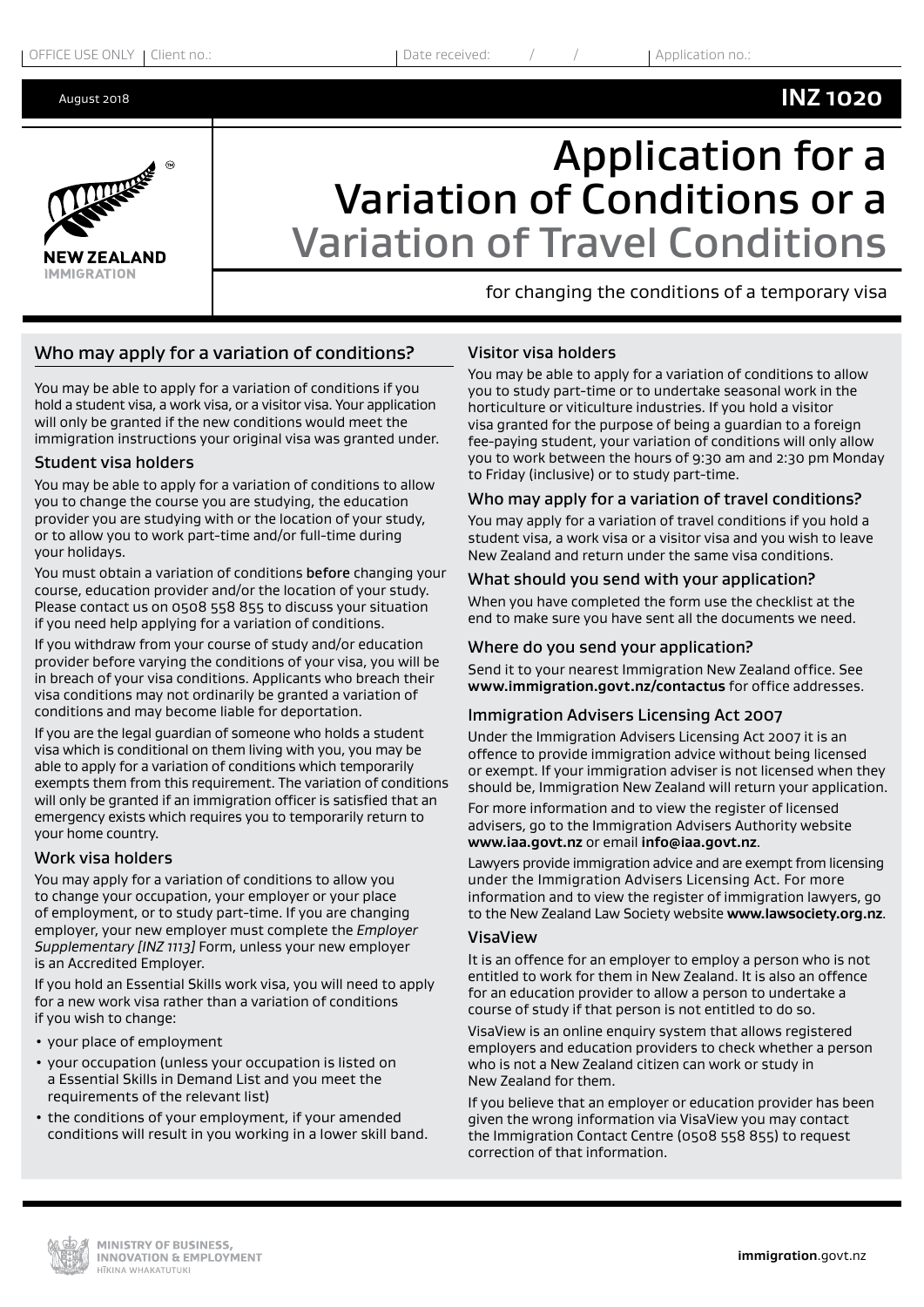|    | Section A Personal details                                                                                                                                                      |  |  |  |  |  |  |  |
|----|---------------------------------------------------------------------------------------------------------------------------------------------------------------------------------|--|--|--|--|--|--|--|
|    | All applicants must complete this section.                                                                                                                                      |  |  |  |  |  |  |  |
|    | Name as shown in passport                                                                                                                                                       |  |  |  |  |  |  |  |
|    | Family/last name                                                                                                                                                                |  |  |  |  |  |  |  |
|    | Given/first name(s)                                                                                                                                                             |  |  |  |  |  |  |  |
| A2 | Date of birth <b>DIDIMMIY</b>                                                                                                                                                   |  |  |  |  |  |  |  |
|    | Country of citizenship                                                                                                                                                          |  |  |  |  |  |  |  |
|    | Passport details                                                                                                                                                                |  |  |  |  |  |  |  |
|    | Number<br>Country                                                                                                                                                               |  |  |  |  |  |  |  |
|    | Expiry date $\vert_{\text{DIPHM}+M+Y+Y+Y+Y} \vert$                                                                                                                              |  |  |  |  |  |  |  |
|    | Your New Zealand residential address                                                                                                                                            |  |  |  |  |  |  |  |
|    |                                                                                                                                                                                 |  |  |  |  |  |  |  |
|    |                                                                                                                                                                                 |  |  |  |  |  |  |  |
|    | Telephone (daytime)  <br>Telephone (evening)                                                                                                                                    |  |  |  |  |  |  |  |
|    | Email                                                                                                                                                                           |  |  |  |  |  |  |  |
| A6 | Name and address for communication about this application.<br>Same as address at $\boxed{45}$ or $\boxed{\phantom{1}}$ Other<br>Name of contact person                          |  |  |  |  |  |  |  |
|    |                                                                                                                                                                                 |  |  |  |  |  |  |  |
|    | Organisation name (if applicable) and address                                                                                                                                   |  |  |  |  |  |  |  |
|    | .<br>New Zealand Business Number (for New Zealand businesses only)<br>For help search: www.nzbn.govt.nz                                                                         |  |  |  |  |  |  |  |
|    | Telephone (evening)<br>Telephone (daytime)                                                                                                                                      |  |  |  |  |  |  |  |
|    | Fax<br>Email                                                                                                                                                                    |  |  |  |  |  |  |  |
|    | Do you authorise the person stated at $\sqrt{46}$ to act on your behalf? $\Box$ Yes $\Box$ No                                                                                   |  |  |  |  |  |  |  |
| A8 | Do you authorise all other licensed immigration advisers or persons exempt from licensing who work for the<br>organisation named at [46] to act on your behalf (if applicable)? |  |  |  |  |  |  |  |
|    | Yes Note: the person identified at $\boxed{46}$ will receive all communication from Immigration New Zealand.                                                                    |  |  |  |  |  |  |  |
|    | No Only the person indicated at $\boxed{46}$ may act on my behalf.                                                                                                              |  |  |  |  |  |  |  |
| A9 | Have you received immigration advice on this application?                                                                                                                       |  |  |  |  |  |  |  |
|    | You can find a definition of immigration advice at www.immigration.govt.nz/advice                                                                                               |  |  |  |  |  |  |  |
|    | Yes Make sure that your immigration adviser completes Section G: Immigration adviser's details.<br>  No                                                                         |  |  |  |  |  |  |  |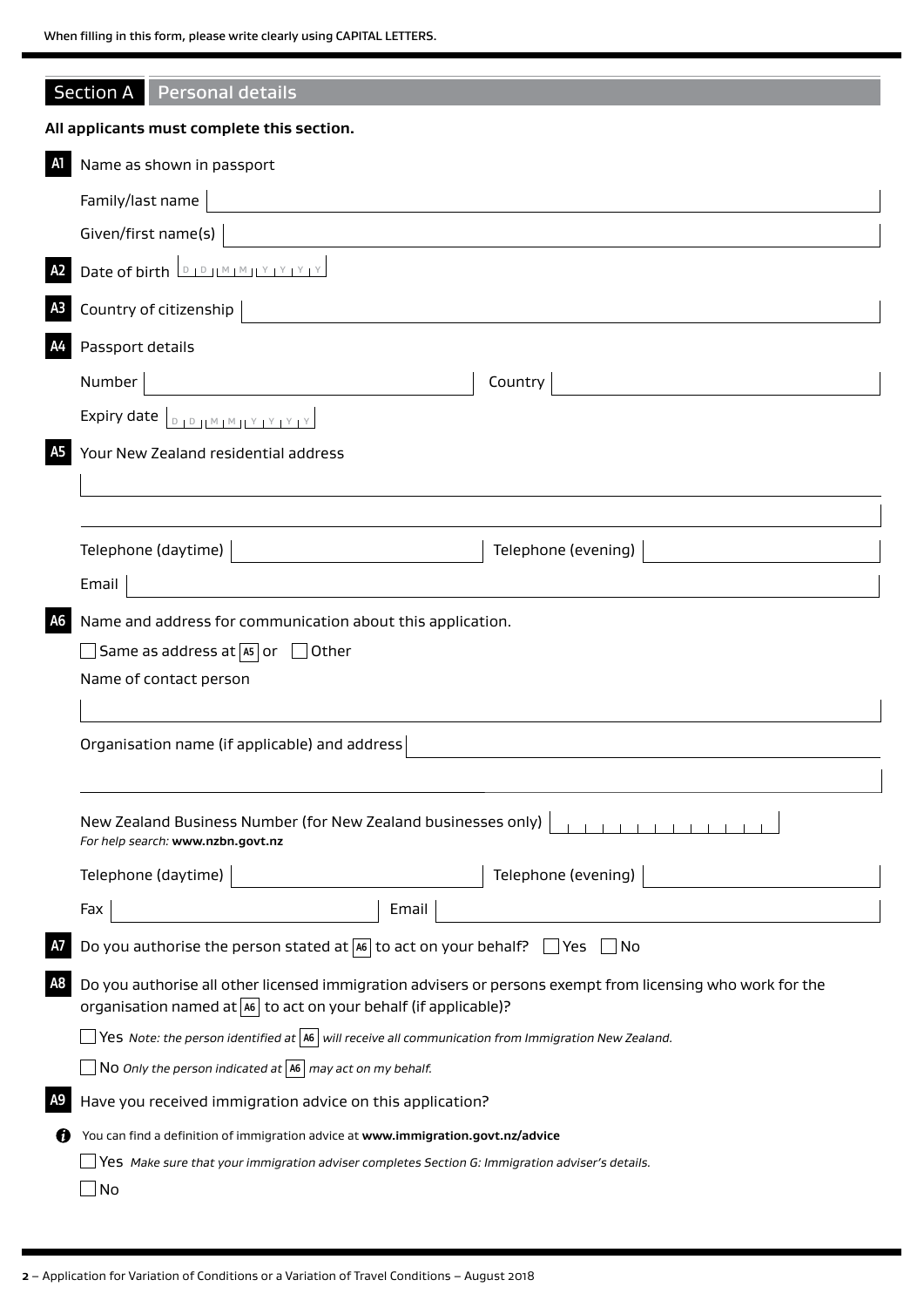| <b>Section B</b> Variation of travel conditions                                    |  |  |  |  |  |  |
|------------------------------------------------------------------------------------|--|--|--|--|--|--|
| Complete this section if you are applying for a variation of travel conditions.    |  |  |  |  |  |  |
| <b>B1</b><br>What date does your visa expire? $ _{\text{DIPINMIN}}$                |  |  |  |  |  |  |
| <b>B2</b><br>Please tick one of the boxes below to show the type of visa you hold. |  |  |  |  |  |  |
| Visitor visa Go to Section C: Visitor visa holders.                                |  |  |  |  |  |  |
| Student visa Go to Section D: Student visa holders.                                |  |  |  |  |  |  |
| Work visa Go to Section E: Work visa holders.                                      |  |  |  |  |  |  |
| Working holiday scheme work visa Go to Section F: Declaration by applicant         |  |  |  |  |  |  |
| Date you will leave New Zealand $ _{D+D+ M+M+ Y+Y+Y}$<br><b>B3</b>                 |  |  |  |  |  |  |
| Date you will return to New Zealand<br>$D + D + M + M + N + Y + Y + Y$             |  |  |  |  |  |  |
| Do you want a single journey visa or a multiple journey visa?                      |  |  |  |  |  |  |
| Single<br>Multiple Provide the reasons you need a multiple entry visa              |  |  |  |  |  |  |
|                                                                                    |  |  |  |  |  |  |
|                                                                                    |  |  |  |  |  |  |
|                                                                                    |  |  |  |  |  |  |
|                                                                                    |  |  |  |  |  |  |
|                                                                                    |  |  |  |  |  |  |

# Section C Visitor visa holders

|    | Complete this section if you hold a visitor visa.                                                           |
|----|-------------------------------------------------------------------------------------------------------------|
| C1 | Are you applying for a variation of conditions to allow you to work part-time (up to 20 hours in any week)? |
|    | $\Box$ No Go to $ a $<br>$\Box$ Yes Provide details below if you already have a job offer.                  |
|    | Job title                                                                                                   |
|    | Employer's name                                                                                             |
|    | New Zealand Business Number<br>For help search: www.nzbn.govt.nz                                            |
|    | Location                                                                                                    |
|    | Hours/days you want to work                                                                                 |
|    | Are you applying for a variation of conditions to allow you to study while you hold a visitor visa?         |
|    | $\Box$ Yes Provide details $\Box$ No Go to $ a $                                                            |
|    | Course/qualification you want to study                                                                      |
|    |                                                                                                             |
|    | Name of education provider                                                                                  |
|    | New Zealand Business Number<br>For help search: www.nzbn.govt.nz                                            |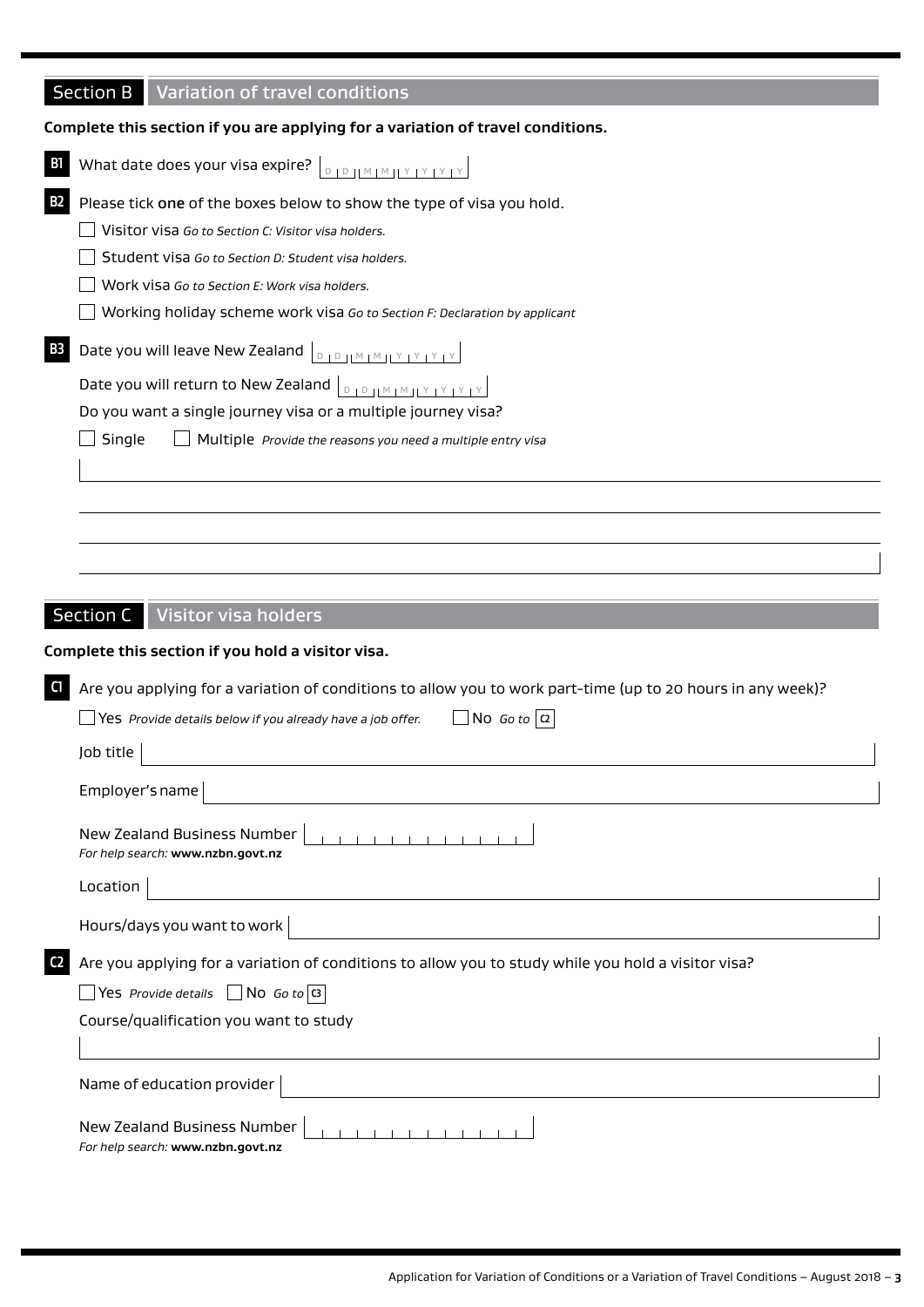|                | Location of education provider                                                                                                                                                                                                                                                                                                                           |
|----------------|----------------------------------------------------------------------------------------------------------------------------------------------------------------------------------------------------------------------------------------------------------------------------------------------------------------------------------------------------------|
|                | Hours/days you want to study                                                                                                                                                                                                                                                                                                                             |
|                | Dates you want to study $\left[\begin{array}{c c c c c} D_{1D} & N_{1N} & D_{1N} & D_{1D} & D_{1D} & M_{1N} & D_{1N} & D_{1N} & D_{1N} & D_{1N} & D_{1N} & D_{1N} & D_{1N} & D_{1N} & D_{1N} & D_{1N} & D_{1N} & D_{1N} & D_{1N} & D_{1N} & D_{1N} & D_{1N} & D_{1N} & D_{1N} & D_{1N} & D_{1N} & D_{1N} & D_{1N} & D_{1N} & D_{1N}$                     |
| C <sub>3</sub> | Are you applying for a variation of conditions to allow you to undertake seasonal work in the horticulture<br>or viticulture industries, in a region where the Ministry of Social Development has declared a shortage?<br>Yes No                                                                                                                         |
|                | Go to Section F: Declaration by applicant.                                                                                                                                                                                                                                                                                                               |
|                | Section D<br><b>Student visa holders</b>                                                                                                                                                                                                                                                                                                                 |
|                | Complete this section if you hold a student visa.                                                                                                                                                                                                                                                                                                        |
| D1             | Are you applying for a variation of conditions to allow you to work?                                                                                                                                                                                                                                                                                     |
|                | $\Box$ No Go to $\vert$ D4<br>$\Box$ Yes <i>Go</i> to   D2                                                                                                                                                                                                                                                                                               |
| D <sub>2</sub> | Tick one or more of the options below to show whether you want a variation of conditions to work part-time<br>and/or full-time in your holidays.                                                                                                                                                                                                         |
|                | I want to be allowed to work part-time (up to 20 hours in any week).                                                                                                                                                                                                                                                                                     |
|                | $\Box$ I want to be allowed to work full-time during my holidays.                                                                                                                                                                                                                                                                                        |
|                | $\Box$ I want to be allowed to work full-time (Masters by Research or Doctoral degree students)                                                                                                                                                                                                                                                          |
| D <sub>3</sub> | If you are not studying at secondary school in Years 12 or 13, go to Section F: Declaration by applicant                                                                                                                                                                                                                                                 |
|                | If you are studying at secondary school in Years 12 or 13, tick the box or boxes that apply to you:                                                                                                                                                                                                                                                      |
|                | I want to be allowed to work up to 20 hours in any week during the academic year and I have attached<br>written permission from my parent(s) and school enabling me to work.                                                                                                                                                                             |
|                | I want to be allowed to work full-time during the Christmas and New Year holiday period and I am:                                                                                                                                                                                                                                                        |
|                | 17 years of age or under and have attached written permission from my parent(s) and school enabling<br>me to work.                                                                                                                                                                                                                                       |
|                | 18 years of age or over and have attached written permission from my parent(s) enabling me to work.                                                                                                                                                                                                                                                      |
| D4             | Tick one or more of the options below to show whether you are applying for a variation of conditions to allow<br>you to study:                                                                                                                                                                                                                           |
|                | a different course                                                                                                                                                                                                                                                                                                                                       |
|                | with a different education provider                                                                                                                                                                                                                                                                                                                      |
|                | in a different location                                                                                                                                                                                                                                                                                                                                  |
|                | Please state the reason(s) why you are applying for a variation of conditions to allow you to study a different<br>course, with a different education provider or at a different location. You may be required to provide evidence<br>to demonstrate that you continue to meet student instructions. Continue on a separate sheet of paper if necessary. |
|                |                                                                                                                                                                                                                                                                                                                                                          |
|                |                                                                                                                                                                                                                                                                                                                                                          |
|                |                                                                                                                                                                                                                                                                                                                                                          |
|                |                                                                                                                                                                                                                                                                                                                                                          |
|                | Course/qualification you want to study                                                                                                                                                                                                                                                                                                                   |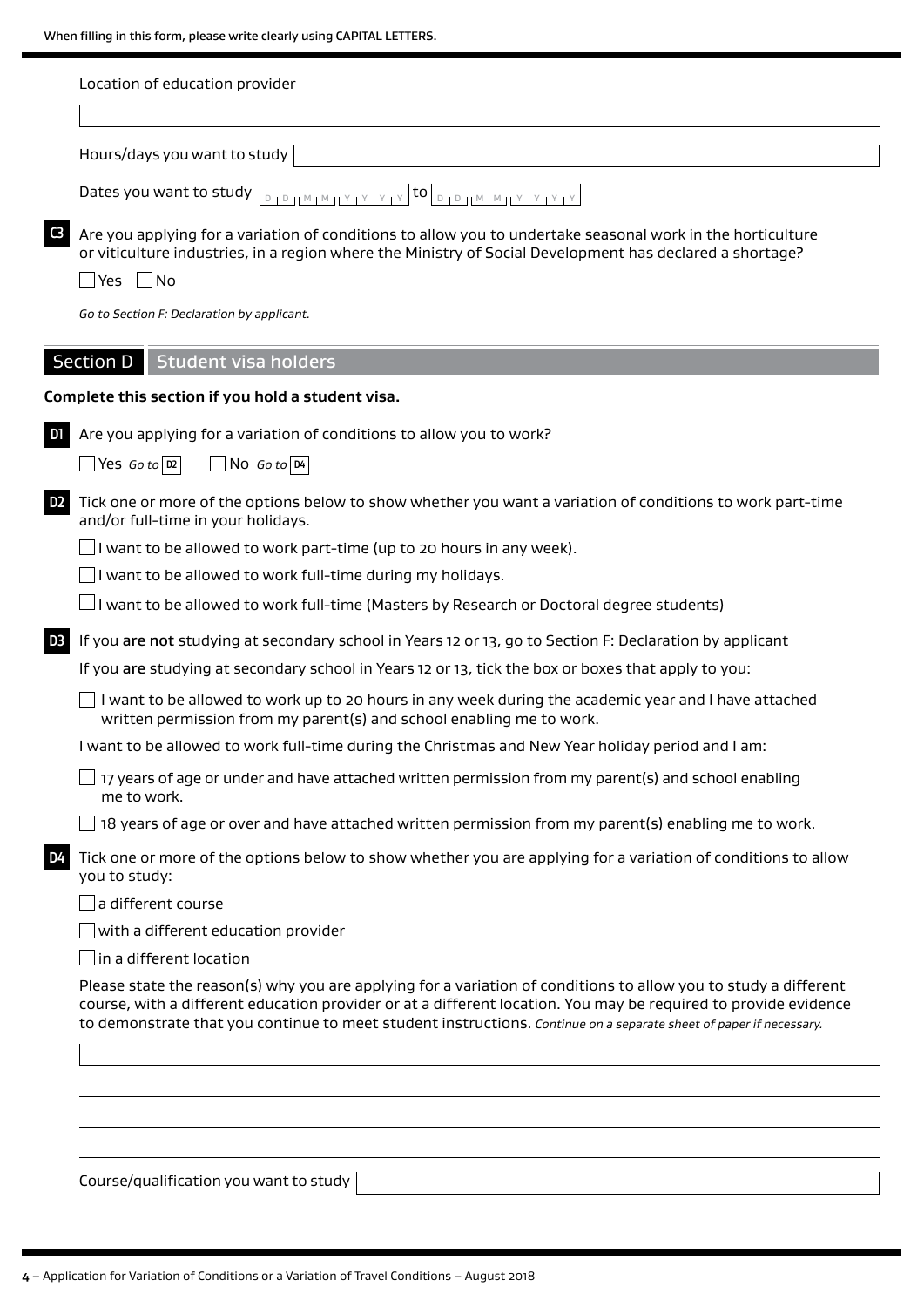| Name of education provider                                                                                                                                                                           |
|------------------------------------------------------------------------------------------------------------------------------------------------------------------------------------------------------|
| Location of education provider                                                                                                                                                                       |
| Hours/days you want to study                                                                                                                                                                         |
| Dates you want to study $\left[\begin{array}{c c c c c} D_{1D} & M_{1M} & N_{1Y} & N_{1Y} \end{array}\right]$ to $\left[\begin{array}{c c c c} D_{1D} & M_{1M} & N_{1Y} & N_{1Y} \end{array}\right]$ |
| Go to Section F: Declaration by applicant.                                                                                                                                                           |
| <b>Section E</b><br><b>Work visa holders</b>                                                                                                                                                         |
| Complete this section if you hold a work visa.                                                                                                                                                       |
| E1<br>Are you applying for a variation of conditions to allow you to study?                                                                                                                          |
| $\Box$ Yes Provide details (if available) $\Box$ No Go to $ \mathtt{E} $                                                                                                                             |
| Course/qualification you want to study                                                                                                                                                               |
| Name of provider                                                                                                                                                                                     |
| New Zealand Business Number<br>For help search: www.nzbn.govt.nz                                                                                                                                     |
| Location of provider                                                                                                                                                                                 |
| Hours/days you want to study                                                                                                                                                                         |
| Dates you want to study $\left[\begin{array}{c c c c c} D_{1D} & M_{1M} & N_{1Y} & N_{1Y} \end{array}\right]$ to $\left[\begin{array}{c c c c} D_{1D} & M_{1M} & N_{1Y} & N_{1Y} \end{array}\right]$ |
| Go to Section F: Declaration by applicant                                                                                                                                                            |
| If you are applying for a variation of conditions to allow you to work for a different employer, in a different<br>E2<br>occupation, or in a different place of employment, provide details.         |
| Job title                                                                                                                                                                                            |
| Employer's name                                                                                                                                                                                      |
| New Zealand Business Number<br>For help search: www.nzbn.govt.nz                                                                                                                                     |
| Location                                                                                                                                                                                             |

Ī

Unless your new employer is an Accredited Employer, an *Employer Supplementary [INZ 1113]* Form must be completed by your new employer if you are applying to work for a different employer.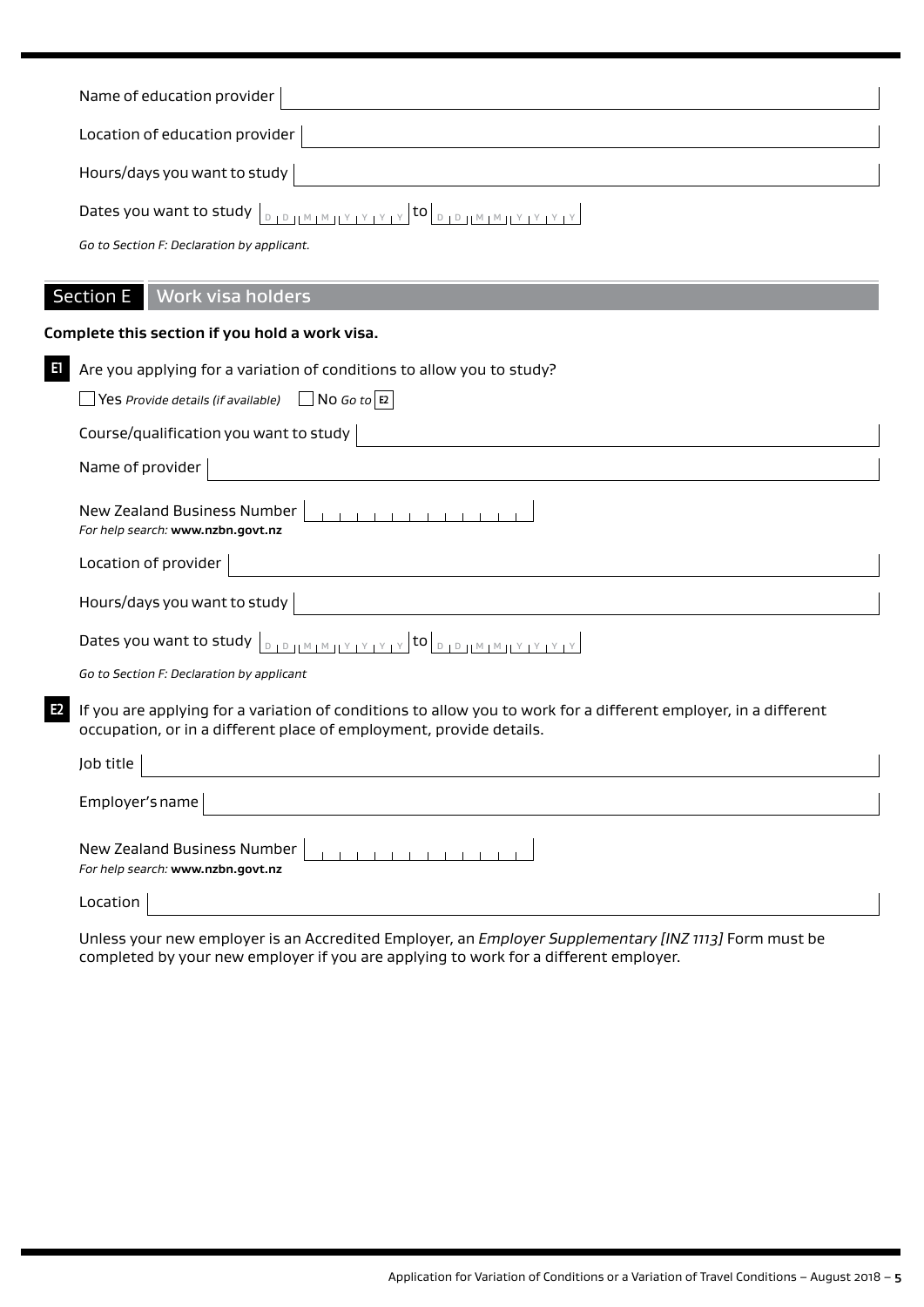# Section F | Declaration by applicant

I have provided true and correct answers to the questions in this form.

I understand that if false or misleading information is submitted, my application may be declined without further warning.

I understand that Immigration New Zealand may provide information about my entitlement to work to potential employers including via the online VisaView system.

If I undertake a course of study while in New Zealand, I authorise Immigration New Zealand to provide information about my immigration status to my education provider, including via VisaView.

I understand that if I have received immigration advice from an immigration adviser and if that immigration adviser is not licensed under the Immigration Advisers Licensing Act 2007 when they should be, Immigration New Zealand will return my application.

Signature of principal applicant Date <sup>D</sup> <sup>D</sup> <sup>M</sup> <sup>M</sup> <sup>Y</sup> <sup>Y</sup> <sup>Y</sup> <sup>Y</sup>

Signature of parent or guardian if principal applicant is under 18 years of age

| Date | the state of the state of the state<br>$\sim$<br>-- |
|------|-----------------------------------------------------|
|      |                                                     |

## Section G | Immigration adviser's details

**This section must be completed by the applicant's immigration adviser. If the applicant has authorised all advisers within an organisation to act on their behalf at A8 , only the person named at A6 must complete this section. If the applicant does not have an immigration adviser, this section does not have to be completed.**

**G1** Tick the one option that applies to you.

 $\Box$  I am a licensed immigration adviser under the New Zealand Immigration Advisers Licensing Act 2007. *Go to*  $\circ$ 

I am exempt from licensing under the New Zealand Immigration Advisers Licensing Act 2007. *Go to* **G3**

*If you are unlicensed when you should be licensed under the Immigration Advisers Licensing Act 2007, Immigration New Zealand will return your client's application. It is an offence to provide immigration advice without holding a licence, unless you are exempt.*

**G2** Licensed advisers. Provide your licence details.

#### Licence type

full provisional limited. *List conditions specified in the register.*

Licence number  $|2_0$ <sub>1, 1, 1, 1, 1</sub> Go to Section H: Declaration by person assisting the applicant.

**G3** Exempt from licensing. Tick one box below to show why you are exempt from licensing.

 $\Box$  I provided immigration advice in an informal or family context only, and I did not provide the advice systematically or for a fee.

 $\Box$  I am a New Zealand member of Parliament or member of their staff and I provided immigration advice as part of my employment agreement.

 $\Box$  I am a foreign diplomat or consular staff.

 $\Box$  I am an employee of the New Zealand public service and I provided immigration advice within the scope of my employment agreement.

 $\Box$  I am a lawyer and I hold a current practising certificate as a barrister or as a barrister and solicitor of the High Court of New Zealand.

| $\Box$ I am employed by, or I am working as a volunteer for, a New Zealand community law centre where at least one |
|--------------------------------------------------------------------------------------------------------------------|
| lawyer is on the employing body of the community law centre or is employed by or working as a volunteer for        |
| the community law centre in a supervisory capacity.                                                                |

 $\Box$  I am employed by, or I am working as a volunteer for, a New Zealand citizens advice bureau.

*Go to Section H: Declaration by person assisting the applicant*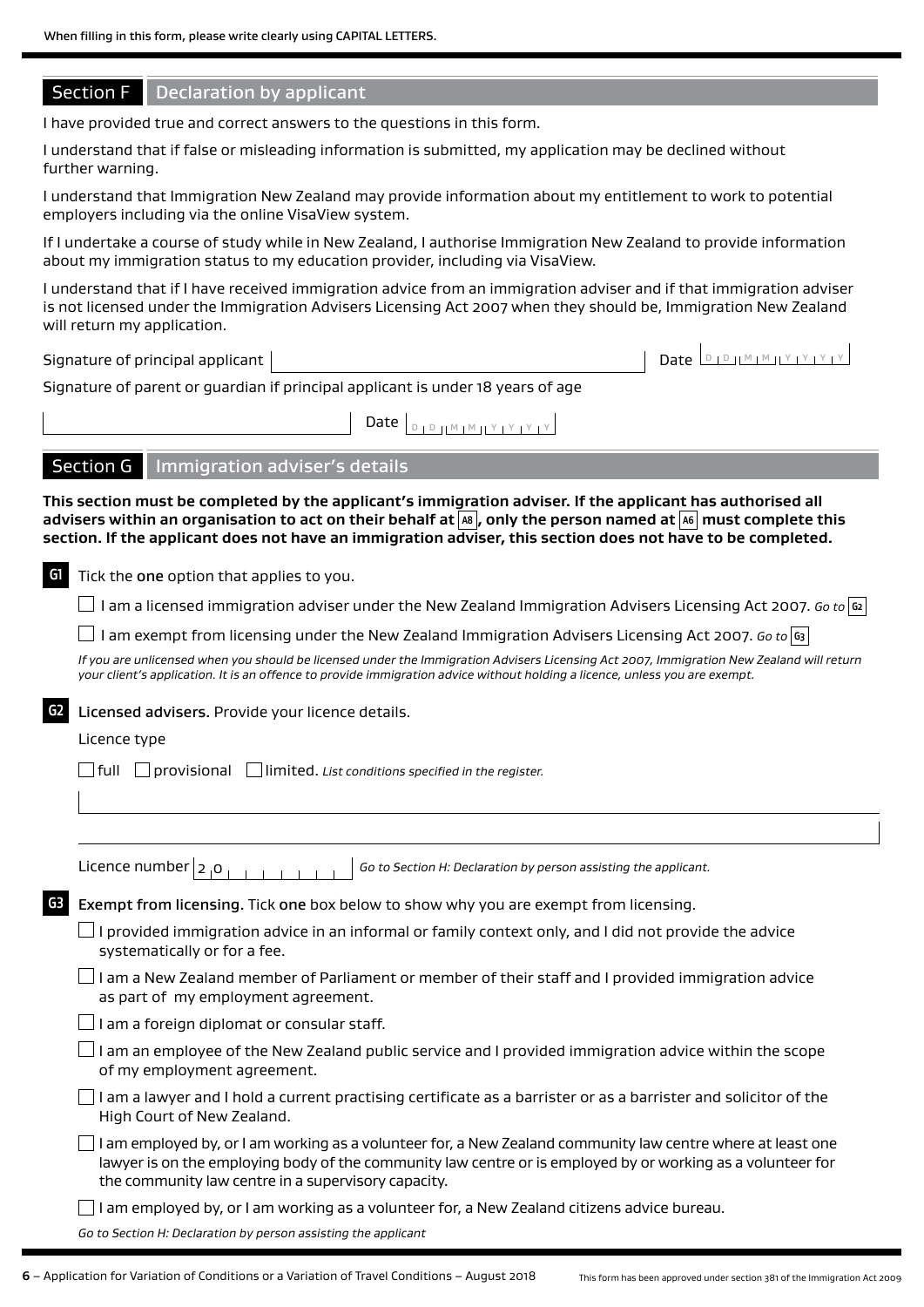# Section H Declaration by person assisting the applicant

**This section must be completed and signed by the applicant's immigration adviser, or by any person who has assisted the applicant by providing immigration advice, explaining, translating, or recording information on the form for the applicant. If the applicant does not have an immigration adviser, and no one helped the applicant to fill in this form, this section does not have to be completed.**

*If you are unlicensed when you should be licensed under the Immigration Advisers Licensing Act 2007, Immigration New Zealand will return your client's application. It is an offence to provide immigration advice without holding a licence.*

*For more information, go to the Immigration Advisers Authority website* **www.iaa.govt.nz***, or email* **info@iaa.govt***.nz or write to them at PO Box 6222, Wellesley Street, Auckland 1141, New Zealand.*

Name and address of person assisting applicant.

| $\Box$ Same as name and address given at $\Box$ as below. |                     |  |  |  |  |  |  |
|-----------------------------------------------------------|---------------------|--|--|--|--|--|--|
| Family/last name                                          | Given/first name(s) |  |  |  |  |  |  |
|                                                           |                     |  |  |  |  |  |  |
| Organisation name (if applicable) and address             |                     |  |  |  |  |  |  |
|                                                           |                     |  |  |  |  |  |  |
|                                                           |                     |  |  |  |  |  |  |

| For help search: www.nzbn.govt.nz |  |  |  |  |  |  |  |  |
|-----------------------------------|--|--|--|--|--|--|--|--|

| Telephone (daytime) |       | Telephone (evening) |  |
|---------------------|-------|---------------------|--|
| Fax                 | Email |                     |  |

I understand that after the applicant has signed this form it is an offence for me to change or add further information, or change or add any documents attached to the form, without making a statement identifying what information or material has been changed, added or attached and by whom. If I make these changes or additions, I must state on the form what they were, who made them and the reason they were made.

I understand that the maximum penalty for this offence is a fine of up to NZ\$100,000 and/or a term of imprisonment of up to seven years.

I certify that the applicant asked me to help them complete this form and any additional forms.

I certify that the applicant agreed that the information provided was correct before signing the declaration.

- $\Box$  I have assisted the applicant as an interpreter/translator.
- $\Box$  I have assisted the applicant with recording information on the form.
- $\Box$  I have assisted the applicant in another way.

*Specify*

 $\Box$  I have provided immigration advice (as defined in the Immigration Advisers Licensing Act 2007) and my details in Section G: Immigration adviser's details are correct.

Signature of person assisting Date <sup>D</sup> <sup>D</sup> <sup>M</sup> <sup>M</sup> <sup>Y</sup> <sup>Y</sup> <sup>Y</sup> <sup>Y</sup>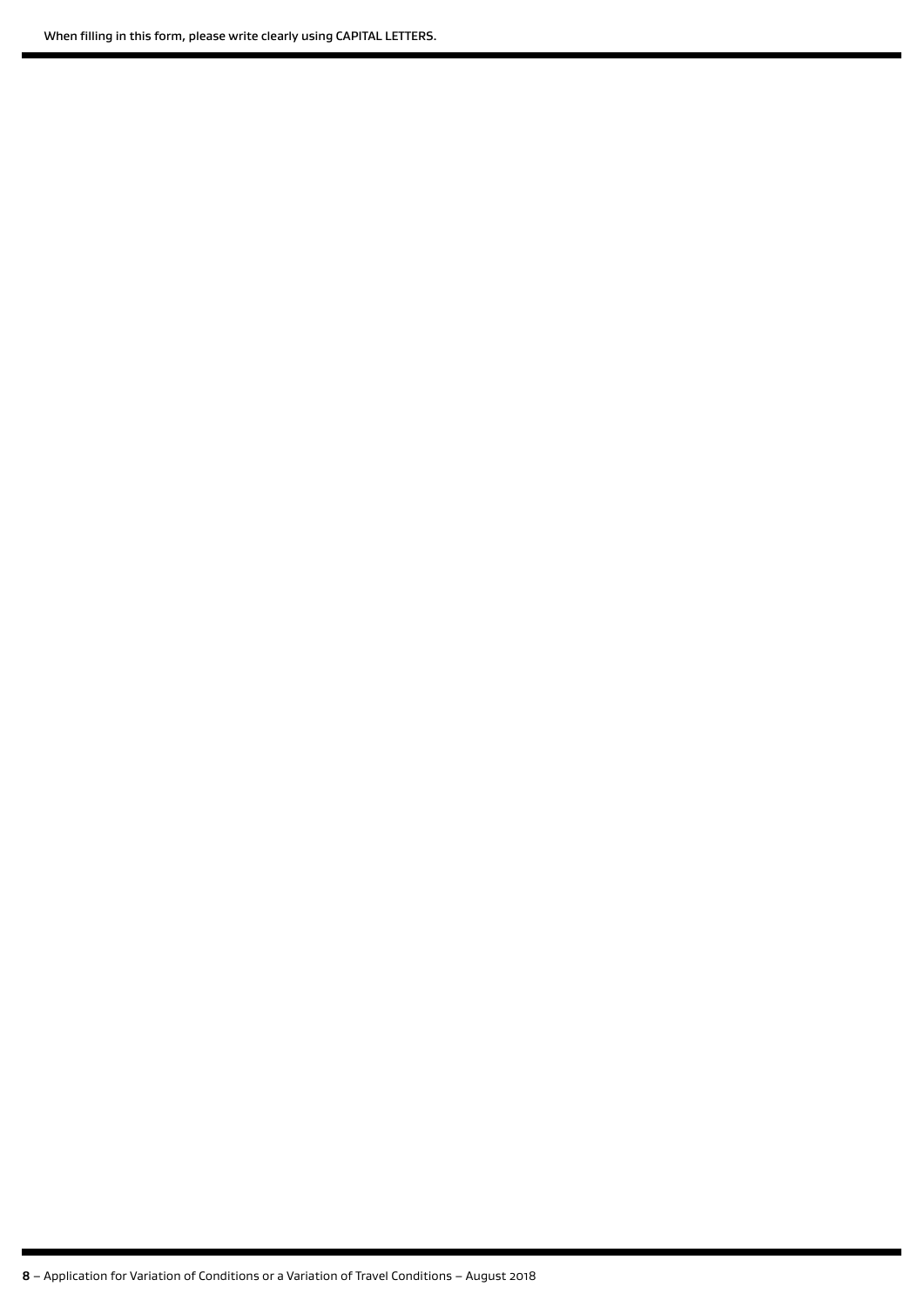|                                                                                                                                                                                                                       | Application checklist                                                                                                                                                                                             |                                                          | Section I<br>Paying your application fee                                                                             |
|-----------------------------------------------------------------------------------------------------------------------------------------------------------------------------------------------------------------------|-------------------------------------------------------------------------------------------------------------------------------------------------------------------------------------------------------------------|----------------------------------------------------------|----------------------------------------------------------------------------------------------------------------------|
| OFFICE<br>USE<br>ONLY                                                                                                                                                                                                 | Information and documents you must supply                                                                                                                                                                         | CHECK<br>LIST                                            | To find out how much to pay, where to send your<br>application, and how long a decision may take,                    |
|                                                                                                                                                                                                                       | I have completed the application form.                                                                                                                                                                            |                                                          | see www.immigration.govt.nz/fees.                                                                                    |
|                                                                                                                                                                                                                       | I have provided the application fee.                                                                                                                                                                              |                                                          | Your application fee and immigration levy                                                                            |
|                                                                                                                                                                                                                       | I have attached my passport or travel document*.                                                                                                                                                                  |                                                          |                                                                                                                      |
|                                                                                                                                                                                                                       |                                                                                                                                                                                                                   |                                                          | Amount you are paying:                                                                                               |
| OFFICE<br><b>USE</b><br>ONLY                                                                                                                                                                                          | Information and documents you may need to supply if<br>applying for a variation of conditions to study or change<br>course and/or education provider                                                              | CHECK<br>LIST                                            | Amount                                                                                                               |
|                                                                                                                                                                                                                       | Course of study and course fees                                                                                                                                                                                   |                                                          | Currency<br>(e.g. NZD, USD, RMB)                                                                                     |
|                                                                                                                                                                                                                       | I have attached an offer of a place with a New Zealand<br>education provider.                                                                                                                                     |                                                          | Application number                                                                                                   |
|                                                                                                                                                                                                                       | I have attached evidence that I have paid the course fees<br>(if you are applying for a variation of conditions to allow you                                                                                      |                                                          | (office use only)                                                                                                    |
|                                                                                                                                                                                                                       | to study a different course and/or with a different education<br>provider, you may provide this evidence once the application<br>is approved in principle).                                                       |                                                          | Preferred methods of payment                                                                                         |
|                                                                                                                                                                                                                       | Financial support and accommodation                                                                                                                                                                               |                                                          | We recommend that you use one of the following methods                                                               |
|                                                                                                                                                                                                                       | I have attached a completed Financial Undertaking<br>for a Student (INZ 1014) (for student visa holders only).                                                                                                    |                                                          | of payment for better security and faster processing:<br>Bank cheque/bank draft                                      |
|                                                                                                                                                                                                                       | I have attached copies of evidence that I have sufficient<br>funds (for student and visitor visa holders only).                                                                                                   |                                                          | Credit card (choose one)                                                                                             |
|                                                                                                                                                                                                                       | I have attached a copy of a guarantee of accommodation<br>(for student visa holders only).                                                                                                                        |                                                          | Mastercard<br>Visa                                                                                                   |
|                                                                                                                                                                                                                       |                                                                                                                                                                                                                   | <b>SWITCH card Issue number</b><br>SWITCH card (UK only) |                                                                                                                      |
| OFFICE<br>USE<br>ONLY                                                                                                                                                                                                 | Information and documents you may need to supply if<br>applying for a variation of conditions to work or to work<br>for a different employer, in a different occupation, or in<br>a different place of employment | CHECK<br><b>LIST</b>                                     | Name of cardholder                                                                                                   |
|                                                                                                                                                                                                                       | I have attached evidence of my job offer (not required for<br>student visa holders or those undertaking seasonal work).                                                                                           |                                                          | Card number                                                                                                          |
|                                                                                                                                                                                                                       | I have attached the required written permission from my<br>parent(s) and/or school enabling me to work (for student<br>visa holders in Years 12 or 13 only).                                                      |                                                          | $\mathbf{1}$ $\mathbf{1}$ $\mathbf{1}$ $\mathbf{1}$<br>CVC/CVV number                                                |
|                                                                                                                                                                                                                       | I have attached the Employer Supplementary [INZ 1113]<br>Form completed by my employer (not required for student<br>visa holders or those undertaking seasonal work).                                             |                                                          | Note: your CVC/CVV number is the three-digit number found on the<br>signature strip on the back of your credit card. |
|                                                                                                                                                                                                                       | Returning your documents                                                                                                                                                                                          |                                                          | Expiry date<br>$D + D +  M + M +  Y + Y + Y + Y $                                                                    |
|                                                                                                                                                                                                                       | Please return documents to me by secure post at the<br>address given at:                                                                                                                                          |                                                          | Signature of cardholder                                                                                              |
| $\Box$ A5                                                                                                                                                                                                             |                                                                                                                                                                                                                   |                                                          |                                                                                                                      |
| $\Box$ A6                                                                                                                                                                                                             |                                                                                                                                                                                                                   |                                                          |                                                                                                                      |
|                                                                                                                                                                                                                       |                                                                                                                                                                                                                   | Date<br>$D + D + M + M + Y + Y + Y +$                    |                                                                                                                      |
|                                                                                                                                                                                                                       | *While you can provide a certified copy of your passport<br>with your application, we highly recommend you provide<br>your original passport. This will enable us to process your                                 | Other methods of payment                                 |                                                                                                                      |
| application faster and it may be needed to complete your<br>application. Please note during the processing of an application<br>an immigration officer may request any document, including<br>your original passport. |                                                                                                                                                                                                                   |                                                          | Personal cheque. Note that we will hold your application for<br>10 working days to allow the cheque to be cleared.   |
|                                                                                                                                                                                                                       |                                                                                                                                                                                                                   |                                                          | We do not accept money orders.                                                                                       |
|                                                                                                                                                                                                                       |                                                                                                                                                                                                                   |                                                          |                                                                                                                      |

QÇ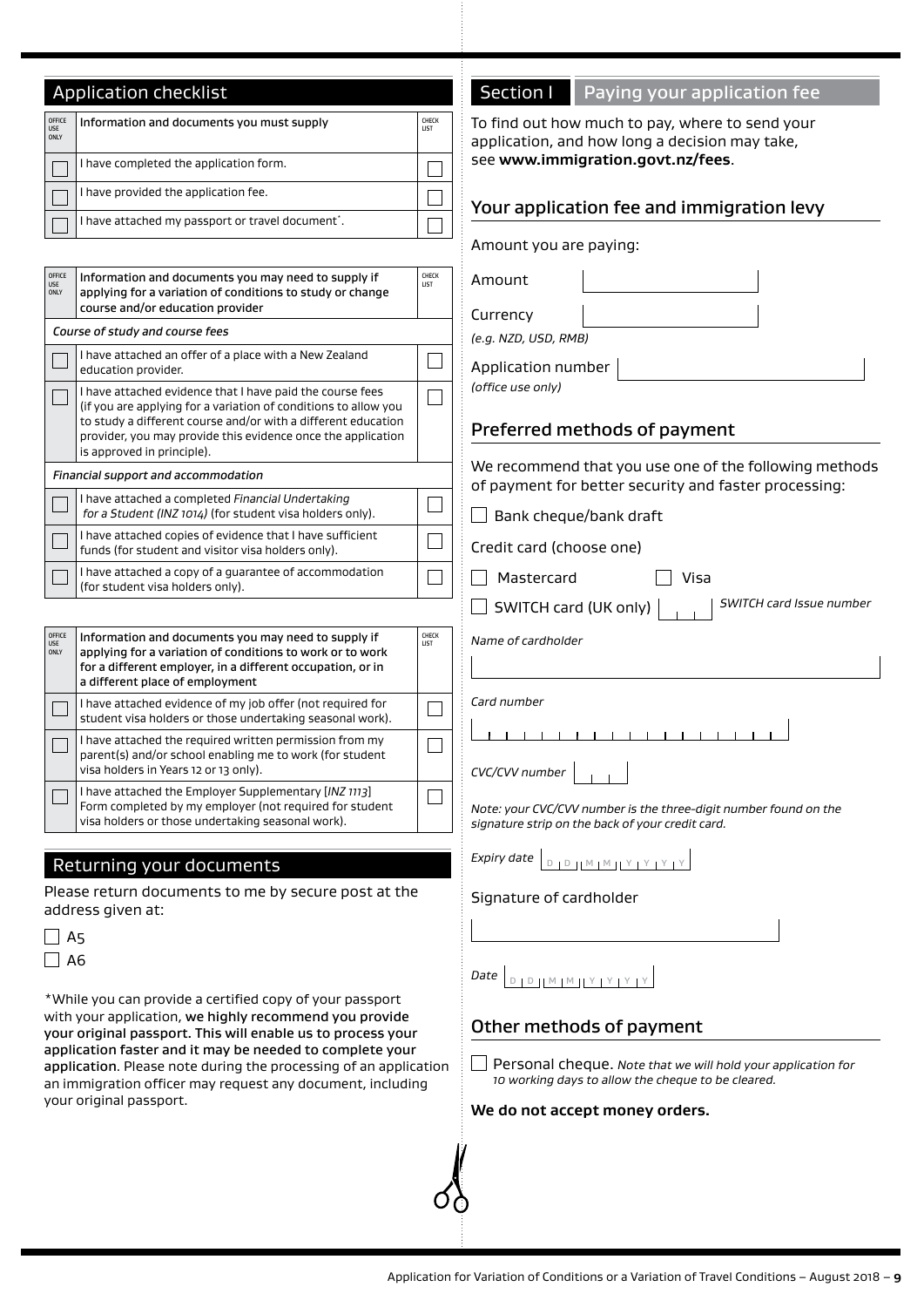### About the information you provide

Immigration New Zealand collects the information about you on this form to decide whether you are eligible for a visitor visa or a limited visa. We may also use the information to contact you for research purposes or to advise you on immigration matters.

Collecting the information is authorised by the Immigration Act 2009 and the Immigration Regulations made under that Act. You do not have to provide the information, but if you do not we are likely to decline your application.

# Deciding whether you are eligible to board a flight to New Zealand

The information we collect may also be used to determine whether you are allowed to board a flight to New Zealand. We will not share your personal information with airline check-in agents; however, we will send a boarding message to the airline check-in agent based on the information you have provided in this form.

Immigration New Zealand may also share the information you have provided with other government agencies that are entitled to it by law, or with other agencies (as you have agreed in the declaration).

You are able to ask for the information we hold about you and have any of it corrected if you think it is necessary. The address of Immigration New Zealand is PO Box 1473, Wellington 6140, New Zealand. This is not where your application should be sent.

#### Other documents we may need

Sometimes we may ask for additional documents or information to consider with an application.

You may wish to send other documents or information so that we can consider it with this application. Send photocopies only (not original documents), as these documents will not be returned to you. If we need to see an original document, we will ask you to produce it later.

#### For more information

If you have questions about completing the form:

- see our website **www.immigration.govt.nz/ contactus**
- phone our call centre on 0508 558 855 (within New Zealand).